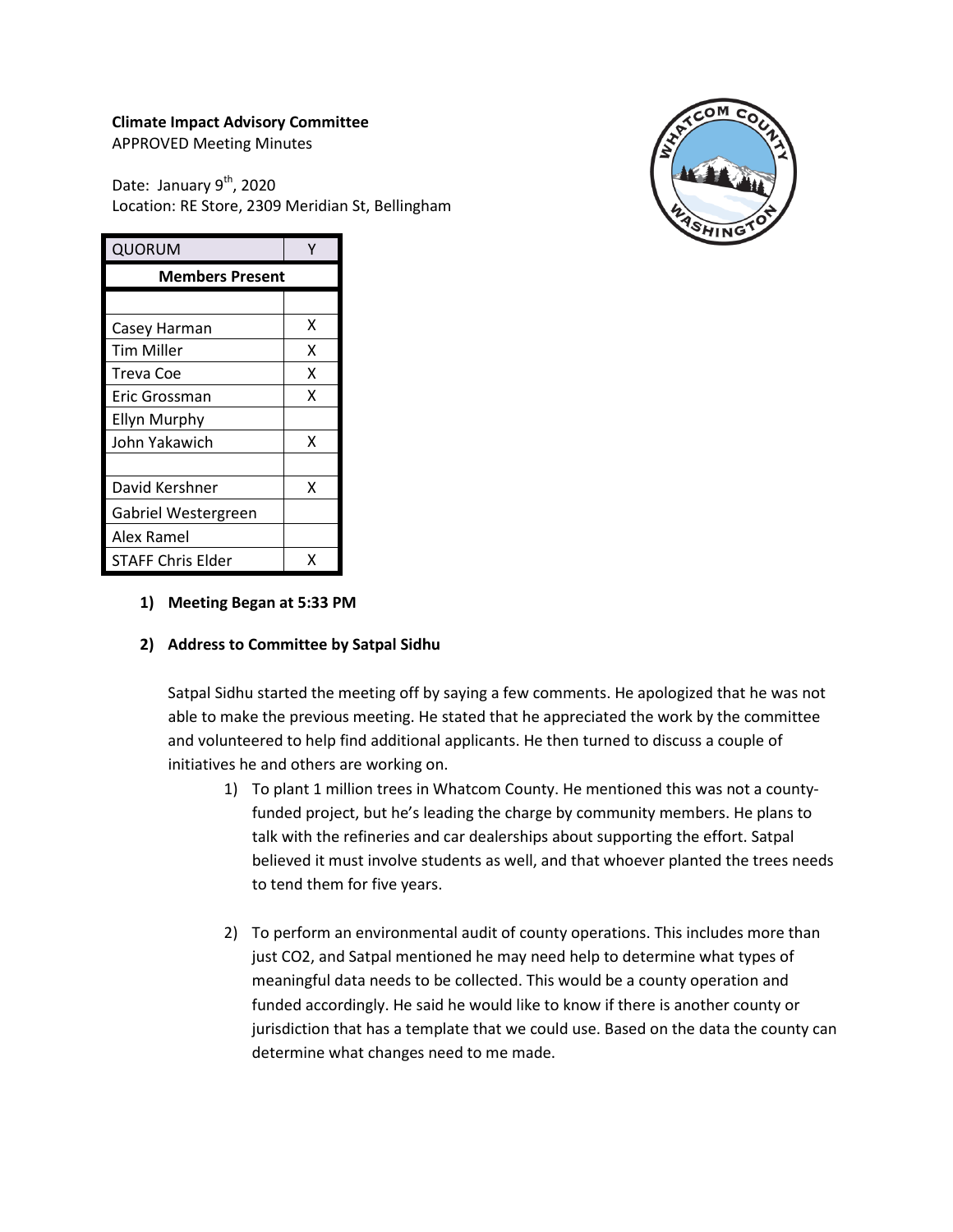Eric Grossman asked about adaptation to Climate Change – How did Satpal rank adaptation versus mitigation in terms of importance? Eric elaborated that some of us are really concerned about adapting to the hazards coming to us related to climate change, for example, flooding and sea level rise. Satpal replied it was important, and behaviors needed to change to help the climate – for example, turning out the lights when not in use, and possibly eating less meat.

### **3) Minutes**

- a. Eric moved to approve the minutes with public comments attached, seconded by John.
- b. Motion carried with Tim's abstention due to not being at last meeting.

## **4) Christy Shelton Government Operations 2017 Green House Gas Emissions Inventory**

Note that the Powerpoint presentation is on the website, and so it is not captured as part of the minutes. Any "off topic" conversations and questions are included here however:

Christy provided a presentation on the preliminary findings of the 2017 greenhouse gas inventory.

Claire asked whether the City of Bellingham emissions, including commuting, will be included in Whatcom County emissions community data. Christy answered that normally yes, all emissions in the county would be included, unless other guidance is provided.

Casey asked about electricity emissions - wasn't the county on the Puget Sound Energy Green Power Program? Christy and Chris Elder replied that the county apparently only had a few accounts that were on green power in 2017. Whatcom County has since signed on to the Green Direct program from PSE, which took effect in July of 2019. Therefore, the greenhouse gas inventory associated with electricity will drop precipitously in the next inventory.

John requested that energy usage intensity be added. The data showed the 311 Grand Ave address had 57% of the green house gas emissions for county operations, combining gas and electricity, and John wanted to know if more context could be provided.

Eric asked if the data was pretty straight forward to find – Christy responded that no not really, each data piece has its challenges.

Casey asked if third party contractor emissions doing county work are included. Christy and Chris responded that they are not, and John asked if that could be highlighted. Casey further asked Chris about including some of the contractors, especially for work that the county does internally as well as contracting out. For example, Public Works chip seals both internally as well as contracting some of that out. Chris responded that yes, that he would look into it and see if he could get contractor numbers.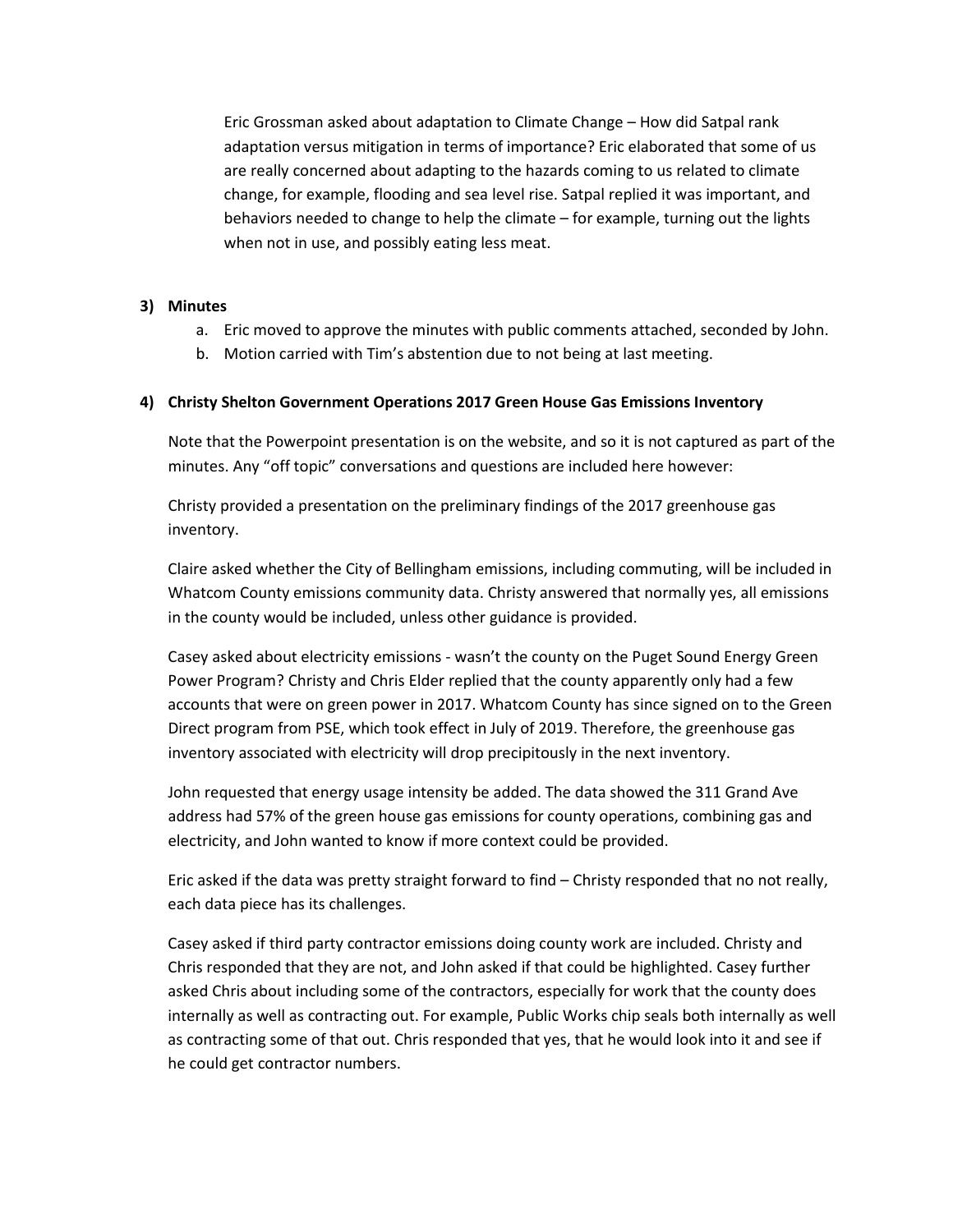David asked Clare Fogelsong (in the audience) about how city contractors were counted as part of the city emissions. Clare thought it was part of the community emissions data, and was not included in the city operations inventory.

David asked if the 2007 climate action plan had facility by facility emissions data that could be used to check if the magnitude of each facilities recent emissions data is likely accurate. Christy replied that they haven't used the 2007 plan for that, but she thought they might look into it.

David asked about the business as usual forecast – what target year is it going out to. Christy said it was not decided yet. 2035 and 2050 are common. 2045 is the Clean Energy Transformation Act target date, and Chris Elder thought it might be best to use 2045 for consistency with the state.

John reiterated that he would like to see additional data and context (benchmarks) with the various emissions data in order to provide a fuller picture of the emissions. Christy said it is difficult to benchmark against other counties, because each county has a different level of operational control. She gave the example that some counties control water and wastewater and Whatcom County doesn't.

## **5) Working groups**

Discussion then moved onto the Working Groups. Ellyn and Dave have already met as part of their working group and laid out their scope of work. None of the other groups have met.

Treva asked about the priorities for the working groups and the timing for completing the Climate Action Plan update.

It was agreed that the primary focus of working groups currently is to update the Climate Action Plan, with a goal to complete it and provide it to council by the end of August 2020.

One key point that was reiterated in the conversations repeatedly was staffing: how much staff is needed to execute the Climate Action Plan. The CIAC was reminded to consider staffing recommendations to council as we move into updating the plan. There is a supplemental budget process if additional resources are needed this year. Also to keep in mind, the current year is a budget year for 2021, so providing input to council is important. Chris Elder mentioned that creating new staff positions can be difficult.

# 6) Vacancies.

A number of committee members have resigned, or are not renewing their terms including Sharon Shewmake, Gabriel Westergreen, Eric Grossman, and Seth Fleetwood. There are currently six new applicants for the four vacant positions. The terms of Casey Harman, Tim Miller, and Dave Kershner are also ending, but they have reapplied.

### **7) New Business**